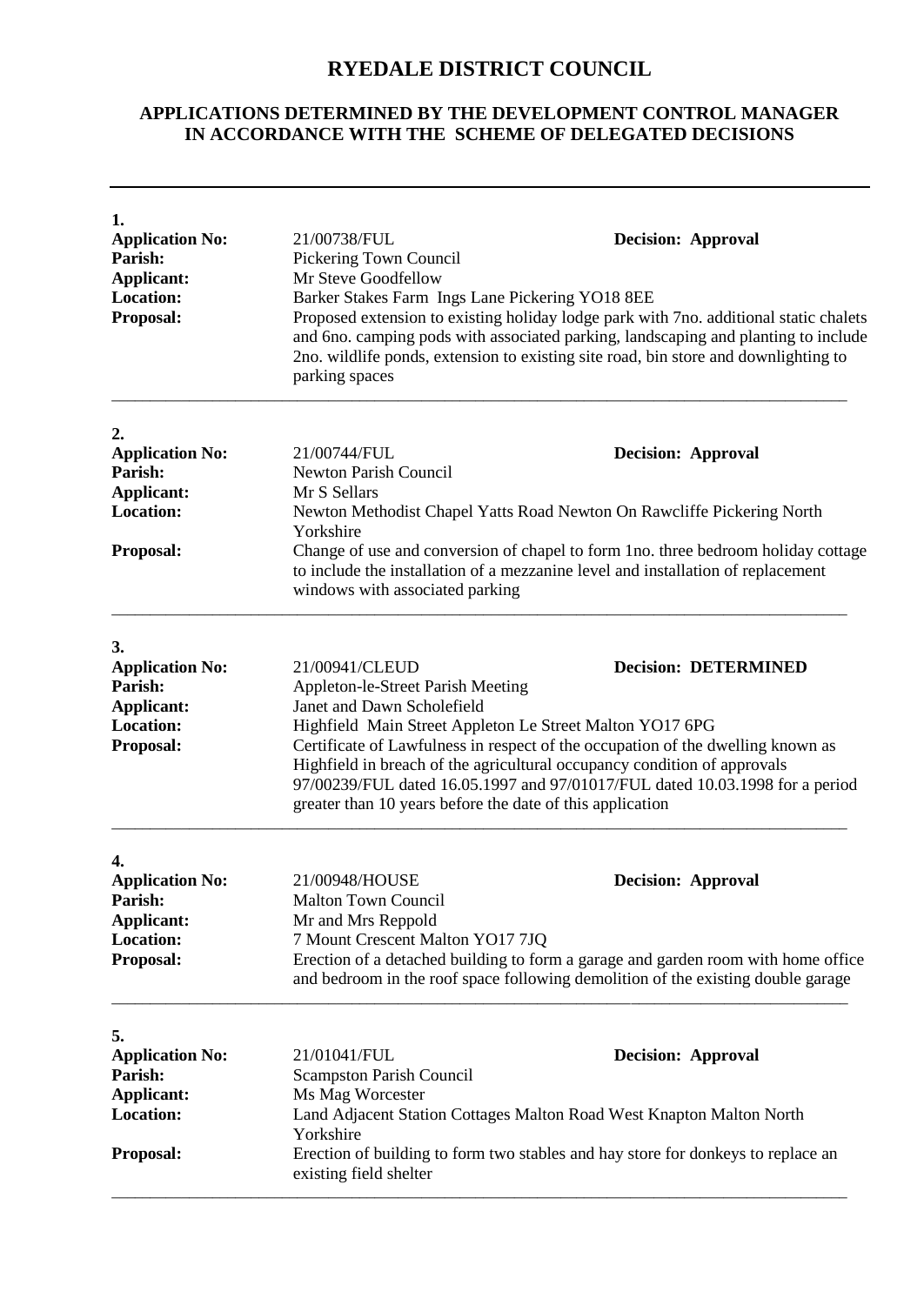**6.**

## **Application No:** 21/01123/FUL **Decision: Approval Parish: Approval Ration: Approval Ration: Approval Barish: Barish: Barish: Barish: Barish: Barish: Barish: Barish: Barish: Barish: Barish:** Parish: Kirkbymoorside Town Council<br> **Applicant:** Kirkbymoorside Golf Club Ltd **Applicant:** Kirkbymoorside Golf Club Ltd<br> **Location:** Kirkbymoorside Golf Club Ma **Location:** Kirkbymoorside Golf Club Manor Vale Lane Kirkbymoorside YO62 6EG<br>**Proposal:** Erection of extension to club house to form an enlarged entrance and foyer, Erection of extension to club house to form an enlarged entrance and foyer, additional WC facilities, pro shop, open golf trolley store and roof terrace

| <b>Application No:</b> | 21/01129/HOUSE                                   | <b>Decision: Approval</b> |
|------------------------|--------------------------------------------------|---------------------------|
| Parish:                | <b>Malton Town Council</b>                       |                           |
| Applicant:             | Mr Richard Clark                                 |                           |
| <b>Location:</b>       | 21 Victoria Road Malton North Yorkshire YO17 7JJ |                           |
| <b>Proposal:</b>       | Erection of a summer house                       |                           |

\_\_\_\_\_\_\_\_\_\_\_\_\_\_\_\_\_\_\_\_\_\_\_\_\_\_\_\_\_\_\_\_\_\_\_\_\_\_\_\_\_\_\_\_\_\_\_\_\_\_\_\_\_\_\_\_\_\_\_\_\_\_\_\_\_\_\_\_\_\_\_\_\_\_\_\_\_\_\_\_\_\_\_\_\_\_\_\_\_\_\_\_\_\_\_

| 8.                     |                                                             |                           |
|------------------------|-------------------------------------------------------------|---------------------------|
| <b>Application No:</b> | 21/01131/HOUSE                                              | <b>Decision: Approval</b> |
| Parish:                | <b>Malton Town Council</b>                                  |                           |
| Applicant:             | Mr Michael Rhodes                                           |                           |
| <b>Location:</b>       | 5 Westgate Green Old Malton Malton North Yorkshire YO17 7FY |                           |
| <b>Proposal:</b>       | Erection of a conservatory/sunroom                          |                           |

\_\_\_\_\_\_\_\_\_\_\_\_\_\_\_\_\_\_\_\_\_\_\_\_\_\_\_\_\_\_\_\_\_\_\_\_\_\_\_\_\_\_\_\_\_\_\_\_\_\_\_\_\_\_\_\_\_\_\_\_\_\_\_\_\_\_\_\_\_\_\_\_\_\_\_\_\_\_\_\_\_\_\_\_\_\_\_\_\_\_\_\_\_\_\_

| 9.                                                                                                                                                                                                                                |                             |                                                                         |
|-----------------------------------------------------------------------------------------------------------------------------------------------------------------------------------------------------------------------------------|-----------------------------|-------------------------------------------------------------------------|
| <b>Application No:</b>                                                                                                                                                                                                            | 21/01142/FUL                | <b>Decision: Approval</b>                                               |
| Parish:                                                                                                                                                                                                                           | Kirkbymoorside Town Council |                                                                         |
| Applicant:                                                                                                                                                                                                                        | Mr Jamie Wentworth          |                                                                         |
| <b>Location:</b>                                                                                                                                                                                                                  |                             | 30 Dove Way Kirkby Mills Industrial Estate Kirkbymoorside York YO62 6QR |
| Change of use from hot food takeaway (sui generis) and light industrial (Use Class E)<br><b>Proposal:</b><br>to mixed use of hot food takeaway (sui generis); light industrial (Use Class E) and<br>training room (Use Class F1). |                             |                                                                         |

\_\_\_\_\_\_\_\_\_\_\_\_\_\_\_\_\_\_\_\_\_\_\_\_\_\_\_\_\_\_\_\_\_\_\_\_\_\_\_\_\_\_\_\_\_\_\_\_\_\_\_\_\_\_\_\_\_\_\_\_\_\_\_\_\_\_\_\_\_\_\_\_\_\_\_\_\_\_\_\_\_\_\_\_\_\_\_\_\_\_\_\_\_\_\_

| 10.                    |                                                                                 |                                                                                      |
|------------------------|---------------------------------------------------------------------------------|--------------------------------------------------------------------------------------|
| <b>Application No:</b> | 21/01156/FUL                                                                    | <b>Decision: Approval</b>                                                            |
| <b>Parish:</b>         | <b>Malton Town Council</b>                                                      |                                                                                      |
| Applicant:             | Lawrence & Bjorn Risi (Bear Builders Ltd)                                       |                                                                                      |
| <b>Location:</b>       | Pasture House Farm Outgang Road Malton YO17 7BR                                 |                                                                                      |
| <b>Proposal:</b>       | Erection of 2no. three bedroom semi-detached dwellings following the removal of |                                                                                      |
|                        | the existing house, change of use, conversion and alterations to existing barn  |                                                                                      |
|                        |                                                                                 | including erection of single storey rear extension to form 1no. two bedroom dwelling |

\_\_\_\_\_\_\_\_\_\_\_\_\_\_\_\_\_\_\_\_\_\_\_\_\_\_\_\_\_\_\_\_\_\_\_\_\_\_\_\_\_\_\_\_\_\_\_\_\_\_\_\_\_\_\_\_\_\_\_\_\_\_\_\_\_\_\_\_\_\_\_\_\_\_\_\_\_\_\_\_\_\_\_\_\_\_\_\_\_\_\_\_\_\_\_

| 11.<br><b>Application No:</b> | 21/01335/FUL                                                                                             | <b>Decision: Approval</b>                                                |
|-------------------------------|----------------------------------------------------------------------------------------------------------|--------------------------------------------------------------------------|
| Parish:                       | <b>Wombleton Parish Council</b>                                                                          |                                                                          |
| Applicant:                    | Mr Alex Dodson                                                                                           |                                                                          |
| <b>Location:</b>              |                                                                                                          | Cherry Garth Page Lane Wombleton Kirkbymoorside North Yorkshire YO62 7SE |
| <b>Proposal:</b>              | Erection of a 4no. bedroom detached replacement dwelling incorporating parts of the<br>existing dwelling |                                                                          |

\_\_\_\_\_\_\_\_\_\_\_\_\_\_\_\_\_\_\_\_\_\_\_\_\_\_\_\_\_\_\_\_\_\_\_\_\_\_\_\_\_\_\_\_\_\_\_\_\_\_\_\_\_\_\_\_\_\_\_\_\_\_\_\_\_\_\_\_\_\_\_\_\_\_\_\_\_\_\_\_\_\_\_\_\_\_\_\_\_\_\_\_\_\_\_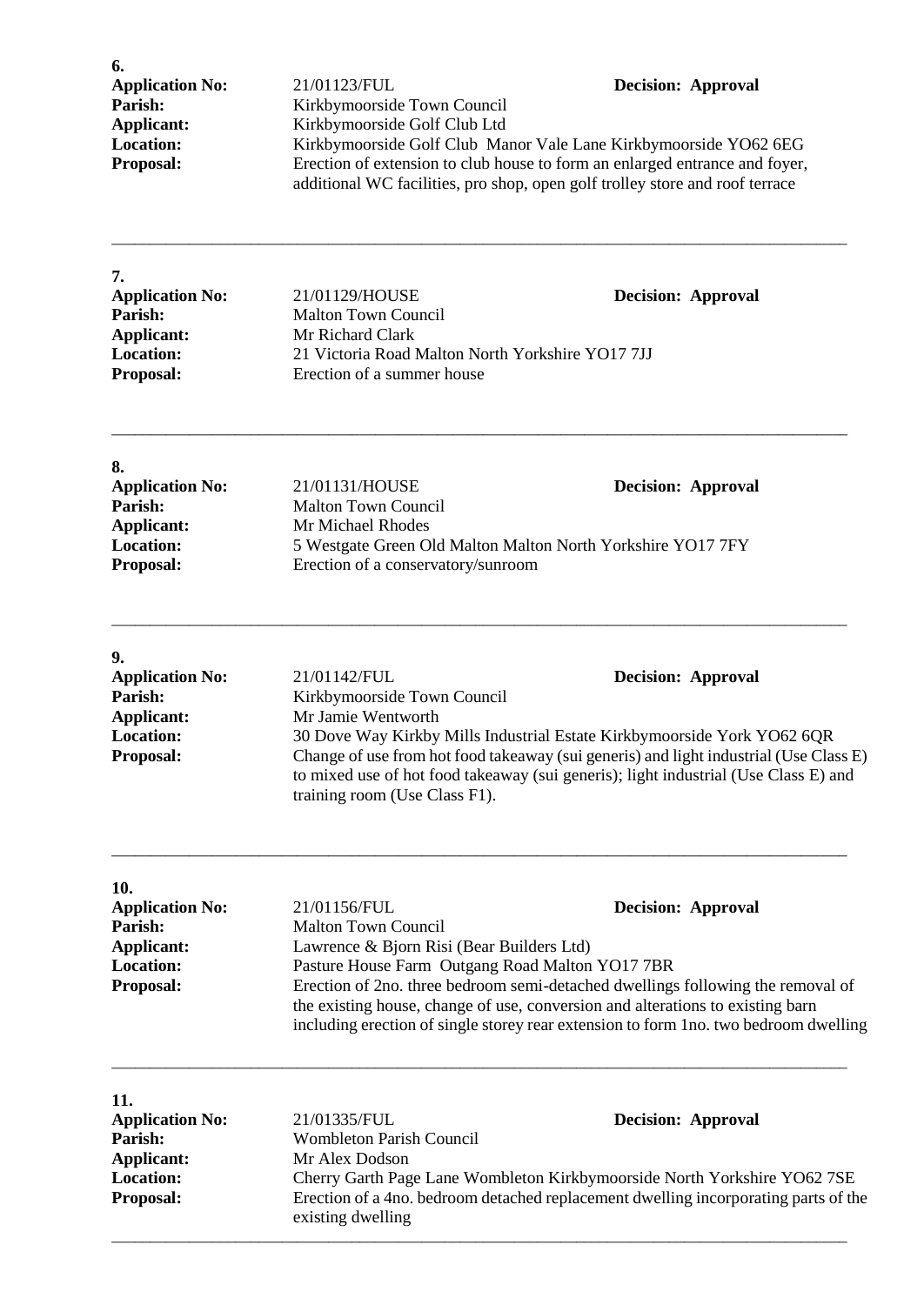| 12.<br><b>Application No:</b><br>Parish:                                                       | 21/01245/FUL<br><b>Foxholes Parish Council</b>                                                                                                                                                                                                                                                                                                                                                                                                                                                                                                                                                                                                                                                                                                                                                             |                          | <b>Decision: Approval</b> |
|------------------------------------------------------------------------------------------------|------------------------------------------------------------------------------------------------------------------------------------------------------------------------------------------------------------------------------------------------------------------------------------------------------------------------------------------------------------------------------------------------------------------------------------------------------------------------------------------------------------------------------------------------------------------------------------------------------------------------------------------------------------------------------------------------------------------------------------------------------------------------------------------------------------|--------------------------|---------------------------|
| Applicant:<br><b>Location:</b><br>Proposal:                                                    | <b>Eleanor Hindby-Smith</b><br>Foxholes Methodist Church Main Street Foxholes Driffield YO25 3QF<br>Change of use, alteration and extension to former chapel to form a five bedroom<br>dwelling to include formation of a mezzanine floor, erection of a single storey<br>extension to the south elevation, formation of vehicular access and construction of<br>single garage, with landscape works.                                                                                                                                                                                                                                                                                                                                                                                                      |                          |                           |
| 13.<br><b>Application No:</b><br>Parish:<br><b>Applicant:</b><br><b>Location:</b>              | 21/01247/LBC<br>Kirkbymoorside Town Council<br>Mrs Jane Cook<br>Vivers Lodge Old Road Kirkbymoorside North Yorkshire YO62 6LT                                                                                                                                                                                                                                                                                                                                                                                                                                                                                                                                                                                                                                                                              | <b>Decision: Refusal</b> |                           |
| Proposal:                                                                                      | Installation of 23 replacement timber double glazed windows                                                                                                                                                                                                                                                                                                                                                                                                                                                                                                                                                                                                                                                                                                                                                |                          |                           |
| 14.<br><b>Application No:</b><br>Parish:<br>Applicant:<br><b>Location:</b><br>Proposal:        | <b>Decision: Approval</b><br>21/01261/FUL<br>Pickering Town Council<br>Mr Ismail Al Rayyse<br>142 Westgate Pickering North Yorkshire YO18 8BB<br>Change of use, alteration and extension of existing office and apartment to form 1no.<br>4 bedroom dwelling to include erection of two storey rear extension following<br>demolition of existing rear single storey extension and installation of 1no. dormer<br>window and 1no. rooflight to rear roofslope at second floor level, together with<br>erection of 1no. attached 2 bedroom dwelling and 1no. detached 2 bedroom dwelling<br>following demolition of existing commercial garage and alterations to vehicular<br>access, parking and landscaping (part retrospective) (revised details to planning<br>approval 20/00189/FUL dated 21.09.2020) |                          |                           |
| 15.<br><b>Application No:</b><br>Parish:<br>Applicant:<br><b>Location:</b><br>Proposal:        | 21/01263/FUL<br>Middleton Parish Council<br>D Heath & P Davies<br>The Barn Middleton Hall Main Street Middleton Pickering North Yorkshire<br>Installation of solar photovoltaic panels and air source heat pump to ancillary holiday<br>accommodation and erection of timber gates to associated log store.                                                                                                                                                                                                                                                                                                                                                                                                                                                                                                |                          | <b>Decision: Approval</b> |
| 16.<br><b>Application No:</b><br>Parish:<br><b>Applicant:</b><br><b>Location:</b><br>Proposal: | 21/01264/LBC<br>Middleton Parish Council<br>D Heath & P Davies<br>The Barn Middleton Hall Main Street Middleton Pickering North Yorkshire<br>Installation of solar photovoltaic panels and air source heat pump to ancillary holiday<br>accommodation and erection of timber gates to associated log store.                                                                                                                                                                                                                                                                                                                                                                                                                                                                                                |                          | <b>Decision: Approval</b> |
| 17.<br><b>Application No:</b><br>Parish:<br>Applicant:<br><b>Location:</b><br>Proposal:        | 21/01273/HOUSE<br><b>Decision: Approval</b><br>Norton Town Council<br>Mr Kevin Simpson<br>13 Plum Street Norton Malton YO17 9JA<br>Erection of single-storey extension to the front and single-storey extension to the rear<br>together with the erection of a detached single garage                                                                                                                                                                                                                                                                                                                                                                                                                                                                                                                      |                          |                           |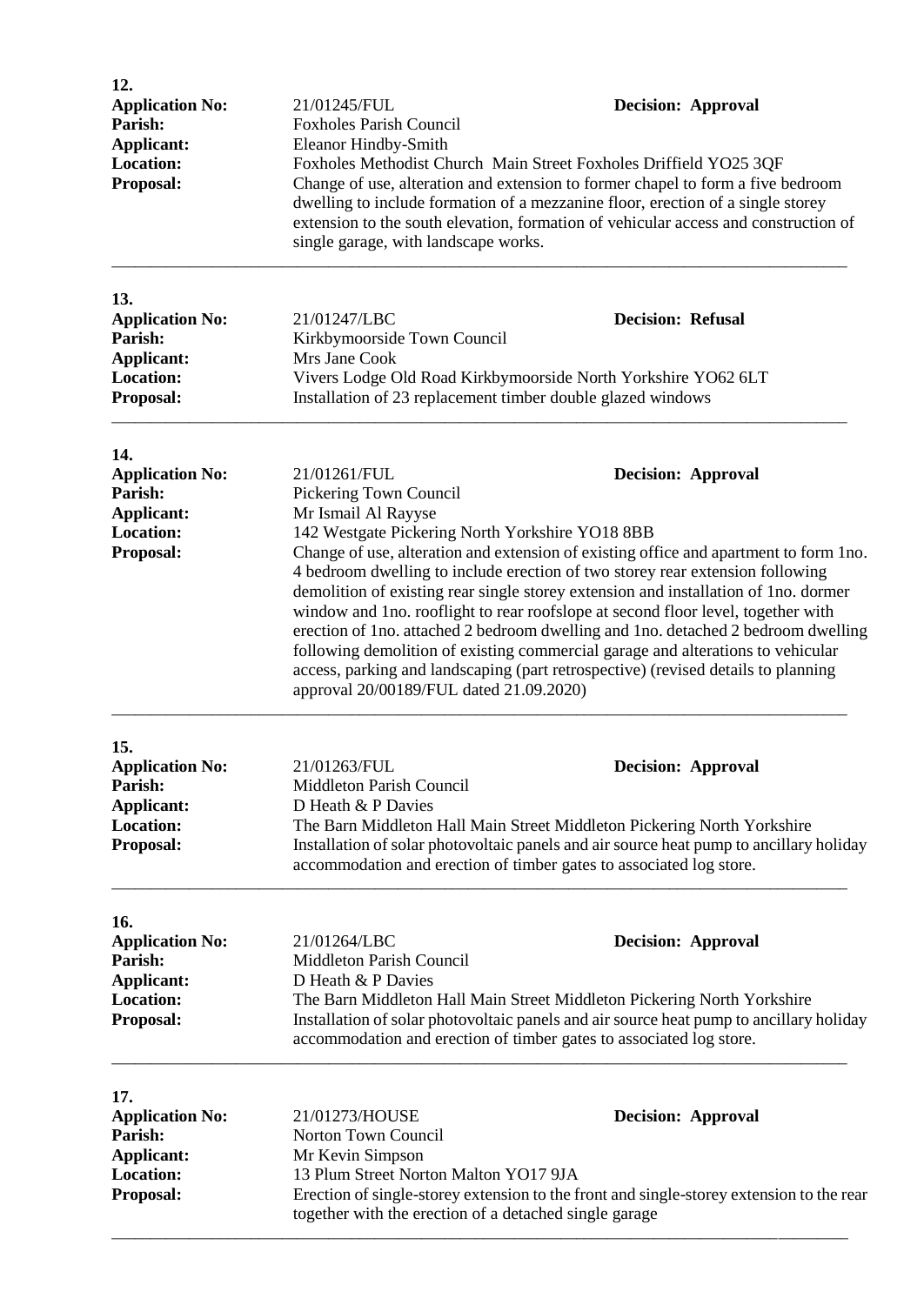| 18.<br><b>Application No:</b><br>Parish:<br>Applicant:<br><b>Location:</b><br>Proposal:        | 21/01282/FUL<br><b>Rillington Parish Council</b><br>Mr David Sturdy (A & D Sturdy Ltd)<br>Land Off St Andrews Court Rillington Malton North Yorkshire<br>Erection of 3no. bedroom single-storey dwelling with detached garage  | <b>Decision: Approval</b>                                                                                           |
|------------------------------------------------------------------------------------------------|--------------------------------------------------------------------------------------------------------------------------------------------------------------------------------------------------------------------------------|---------------------------------------------------------------------------------------------------------------------|
| 19.<br><b>Application No:</b><br>Parish:<br><b>Applicant:</b><br><b>Location:</b><br>Proposal: | 21/01288/FUL<br>Norton Town Council<br>Mr Clive Dale<br>9A Wood Street Norton Malton YO17 9BA<br>Erection of a single-storey extension to form a porch to front elevation                                                      | <b>Decision: Approval</b>                                                                                           |
| 20.<br><b>Application No:</b><br>Parish:<br>Applicant:<br>Location:<br>Proposal:               | 21/01291/HOUSE<br>Kirkbymoorside Town Council<br>Mrs Laura Meek<br>43 West End Kirkbymoorside North Yorkshire YO62 6AD<br>Erection of single-storey extension to rear                                                          | <b>Decision: Approval</b>                                                                                           |
| 21.<br><b>Application No:</b><br>Parish:<br><b>Applicant:</b><br><b>Location:</b><br>Proposal: | 21/01299/FUL<br><b>Wrelton Parish Council</b><br>Mr. M. Goodson<br>Wayside Holiday Park Wrelton Cliff Road Wrelton Pickering YO18 8PG<br>of 13no. static caravans and associated works                                         | <b>Decision: Approval</b><br>Change of use of land from the siting of 40no. seasonal touring caravans to the siting |
| 22.<br><b>Application No:</b><br>Parish:<br>Applicant:<br><b>Location:</b><br>Proposal:        | 21/01300/HOUSE<br>Sand Hutton Parish Council<br>Mr & Mrs D Walker<br>25 Main Street Sand Hutton Malton YO41 1LB<br><b>Street</b>                                                                                               | <b>Decision: Approval</b><br>Erection of two-storey side extension and formation of vehicular access onto Main      |
| 23.<br><b>Application No:</b><br>Parish:<br><b>Applicant:</b><br><b>Location:</b><br>Proposal: | 21/01303/HOUSE<br>Gate Helmsley Parish Council<br>Mr John Walker<br>Elmbank The Lane Gate Helmsley North Yorkshire YO41 1NE<br>Conversion of existing garage to create additional living accommodation<br>(part-retrospective) | <b>Decision: Approval</b>                                                                                           |
| 24.<br><b>Application No:</b><br>Parish:<br>Applicant:<br><b>Location:</b><br>Proposal:        | 21/01328/LBC<br>Middleton Parish Council<br>D Heath & P Davies<br>Middleton Hall Main Street Middleton Pickering YO18 8NX<br>shower room at second floor level                                                                 | <b>Decision: Approval</b><br>Internal alterations to form a dressing room at first floor level and new bathroom and |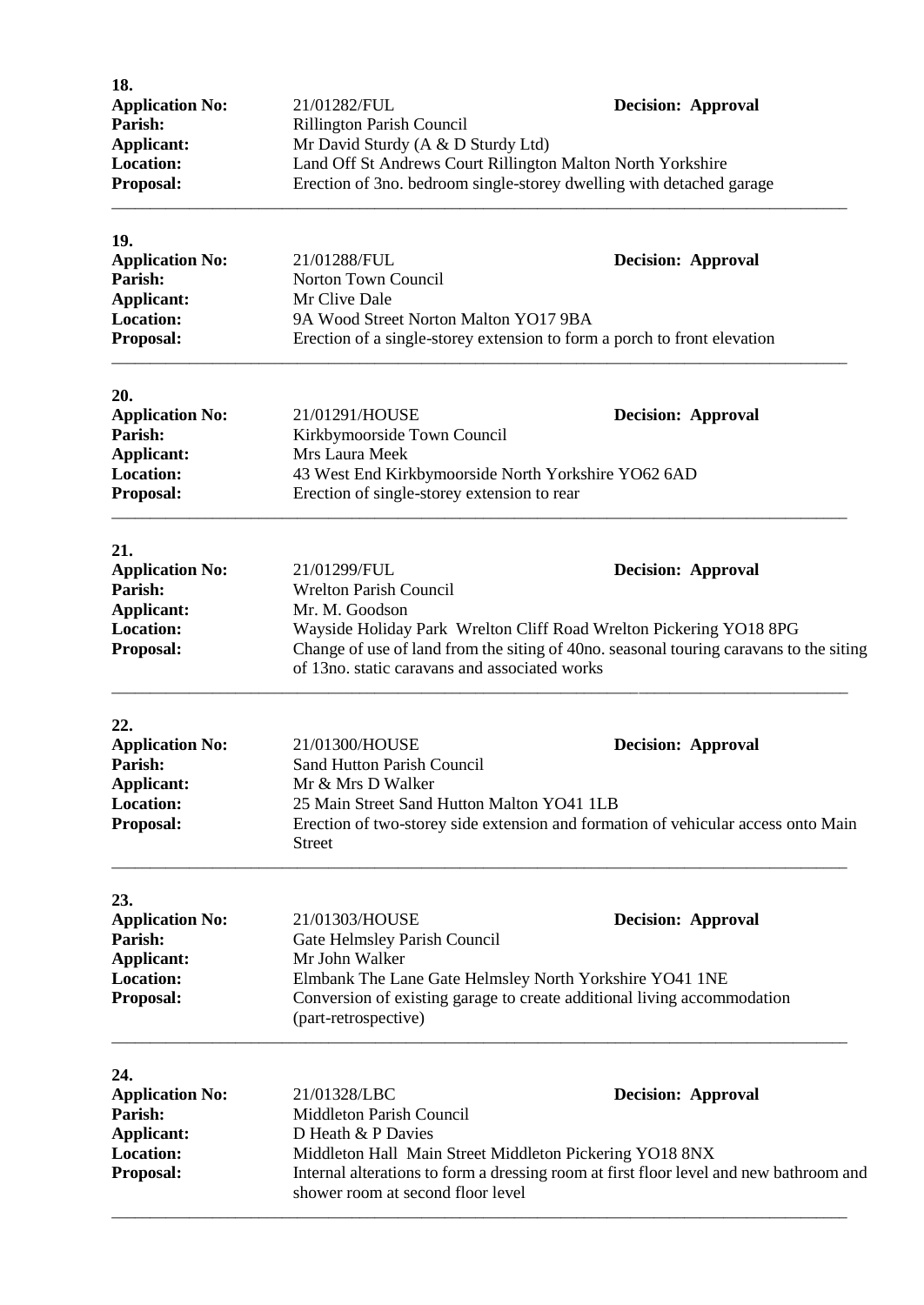| 25.<br><b>Application No:</b><br>Parish:<br>Applicant:<br><b>Location:</b><br>Proposal:        | 21/01340/HOUSE<br>Norton Town Council<br>Mr and Mrs Stuart Collins<br>53 Langton Road Norton Malton YO17 9AD                                                 | <b>Decision: Approval</b><br>Erection of single-storey extension to rear following demolition of existing extension                                                                               |
|------------------------------------------------------------------------------------------------|--------------------------------------------------------------------------------------------------------------------------------------------------------------|---------------------------------------------------------------------------------------------------------------------------------------------------------------------------------------------------|
| 26.<br><b>Application No:</b><br>Parish:<br><b>Applicant:</b><br><b>Location:</b><br>Proposal: | 21/01341/FUL<br><b>Malton Town Council</b><br>Maltech (UK) Ltd<br>Maltech Ltd 1 Newgate Malton YO17 7LF<br>dwelling                                          | <b>Decision: Approval</b><br>Change of use and external alterations to existing offices to form a 2no. bedroom                                                                                    |
| 27.<br><b>Application No:</b><br>Parish:<br>Applicant:<br><b>Location:</b><br>Proposal:        | 21/01343/FUL<br><b>Malton Town Council</b><br>Michaela Kemp (Kirkham Henry Community Interest Company)<br>studios, changing rooms and storage.               | <b>Decision: Approval</b><br>Kirkham Henry Performing Arts Horsemarket Road Malton YO17 7NB<br>Erection of part single-storey/part two-storey rear extensions to form additional                  |
| 28.<br><b>Application No:</b><br>Parish:<br>Applicant:<br><b>Location:</b><br>Proposal:        | 21/01351/HOUSE<br><b>Malton Town Council</b><br>Mr Randall Hussey<br>17 Westgate Old Malton Malton YO17 7HE<br>ground floor on west elevation of dwelling    | <b>Decision: Approval</b><br>Erection of single-storey link extension with conversion and alteration of existing<br>carport to form additional living accommodation and installation of window to |
| 29.<br><b>Application No:</b><br>Parish:<br>Applicant:<br><b>Location:</b><br>Proposal:        | 21/01361/HOUSE<br><b>Scampston Parish Council</b><br>Mr & Mrs Brough<br>Lindrick Cottage Village Street East Knapton Malton YO17 8HZ<br>conservatory to rear | <b>Decision: Approval</b><br>Erection of two-storey extension and porch to side elevation and demolition of                                                                                       |
| 30.<br><b>Application No:</b><br>Parish:<br>Applicant:<br>Location:<br>Proposal:               | 21/01363/HOUSE<br><b>Ebberston Parish Council</b><br>Mr M Pennock<br>Erection of a detached double garage                                                    | <b>Decision: Approval</b><br>Wold View 124 Main Street Ebberston Scarborough North Yorkshire YO13 9NJ                                                                                             |
| 31.<br><b>Application No:</b><br>Parish:<br><b>Applicant:</b><br><b>Location:</b><br>Proposal: | 21/01367/HOUSE<br>Pickering Town Council<br>Mr Michael Harvey-Jones<br>2A Mill Lane Pickering North Yorkshire YO18 7DB<br>Erection of a detached carport     | <b>Decision: Approval</b>                                                                                                                                                                         |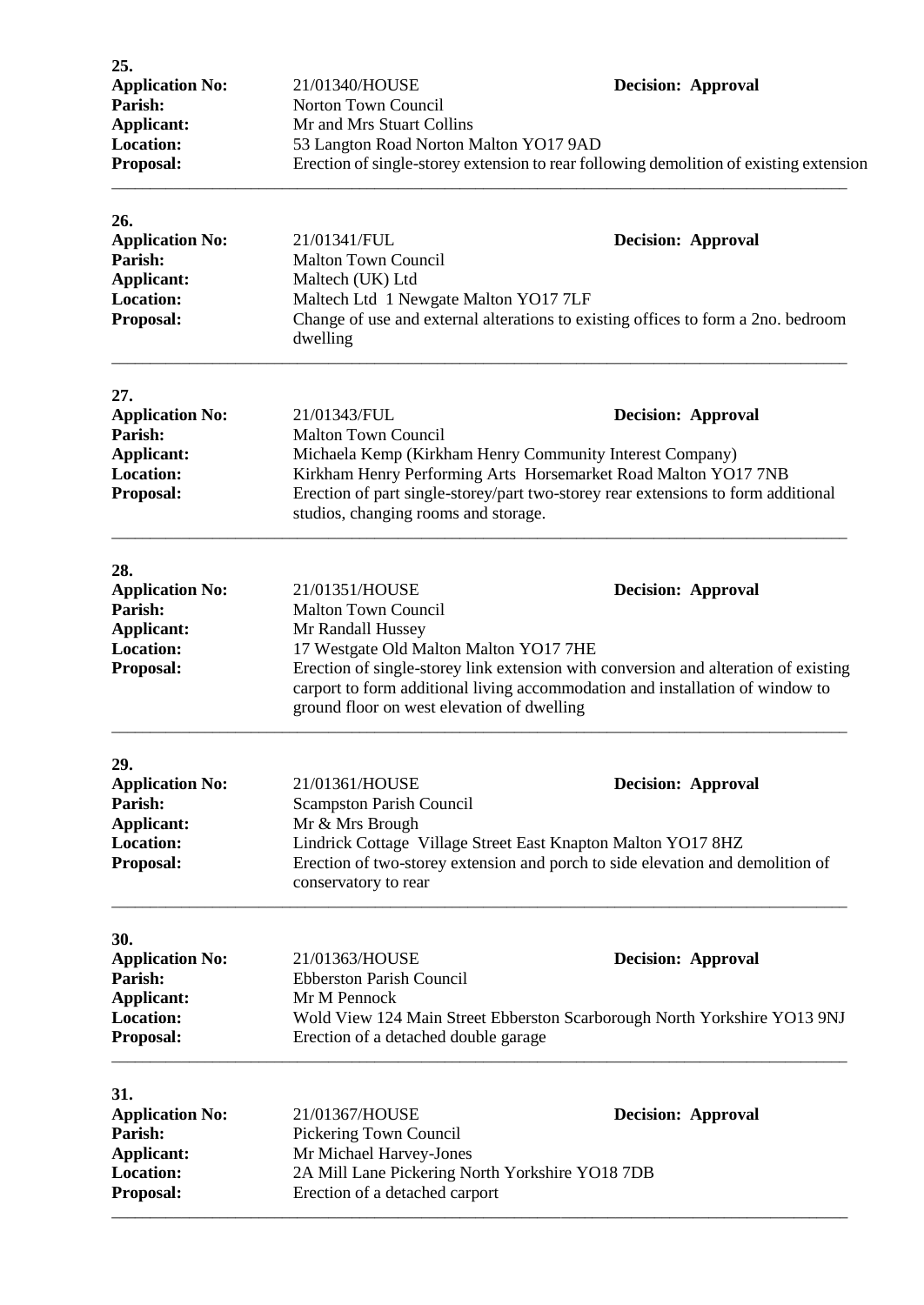| 32.<br><b>Application No:</b><br>Parish:<br><b>Applicant:</b><br><b>Location:</b><br>Proposal: | 21/01372/HOUSE<br>Kirkbymoorside Town Council<br><b>Helen Rowlands</b><br>20 Castlegate Kirkbymoorside YO62 6BJ<br>Installation of 2no. timber double glazed windows at first floor level as replacement<br>to existing timber single glazed windows                          |  | <b>Decision: Approval</b> |
|------------------------------------------------------------------------------------------------|-------------------------------------------------------------------------------------------------------------------------------------------------------------------------------------------------------------------------------------------------------------------------------|--|---------------------------|
| 33.<br><b>Application No:</b><br>Parish:<br><b>Applicant:</b><br><b>Location:</b><br>Proposal: | 21/01377/FUL<br>Kirkbymoorside Town Council<br>Mr Paul Cottrell (Gather And Cure)<br>14 West End Kirkbymoorside North Yorkshire YO62 6AF<br>Change of use and alterations of existing outbuilding to a food preparation space to<br>cure meats                                |  | <b>Decision: Approval</b> |
| 34.<br><b>Application No:</b><br>Parish:<br><b>Applicant:</b><br><b>Location:</b><br>Proposal: | 21/01380/HOUSE<br><b>Newton Parish Council</b><br>Mr Warwick Dale<br>North Cottage High Street Newton On Rawcliffe Pickering YO18 8QA<br>Erection of garden store to existing garage, balcony over existing flat roof and<br>alterations to windows and doors                 |  | <b>Decision: Approval</b> |
| 35.<br><b>Application No:</b><br>Parish:<br><b>Applicant:</b><br><b>Location:</b><br>Proposal: | 21/01384/HOUSE<br><b>Malton Town Council</b><br>David Walsh<br>Arncliffe 8 York Road Malton YO17 6AX<br>Erection of a detached timber framed double garage                                                                                                                    |  | <b>Decision: Approval</b> |
| 36.<br><b>Application No:</b><br>Parish:<br><b>Applicant:</b><br><b>Location:</b><br>Proposal: | 21/01385/HOUSE<br>Norton Town Council<br>Mr Matthew Turner<br>20 Rosedale Avenue Norton Malton YO17 9DL<br>Erection of single storey side extension                                                                                                                           |  | <b>Decision: Approval</b> |
| 37.<br><b>Application No:</b><br>Parish:<br><b>Applicant:</b><br><b>Location:</b><br>Proposal: | 21/01386/HOUSE<br><b>Sheriff Hutton Parish Council</b><br>Mr & Mrs R Crabtree<br>Litton House New Lane Sheriff Hutton YO60 6QT<br>Erection of two storey rear extension                                                                                                       |  | <b>Decision: Approval</b> |
| 38.<br><b>Application No:</b><br>Parish:<br>Applicant:<br><b>Location:</b><br>Proposal:        | 21/01389/LBC<br><b>Decision: Approval</b><br><b>Malton Town Council</b><br>Mr Edward Button<br>69 Town Street Old Malton Malton YO17 7HD<br>Property Flood Resilience measures as per the 'materials section of the application<br>form' and the Heritage & Design Statement. |  |                           |

\_\_\_\_\_\_\_\_\_\_\_\_\_\_\_\_\_\_\_\_\_\_\_\_\_\_\_\_\_\_\_\_\_\_\_\_\_\_\_\_\_\_\_\_\_\_\_\_\_\_\_\_\_\_\_\_\_\_\_\_\_\_\_\_\_\_\_\_\_\_\_\_\_\_\_\_\_\_\_\_\_\_\_\_\_\_\_\_\_\_\_\_\_\_\_